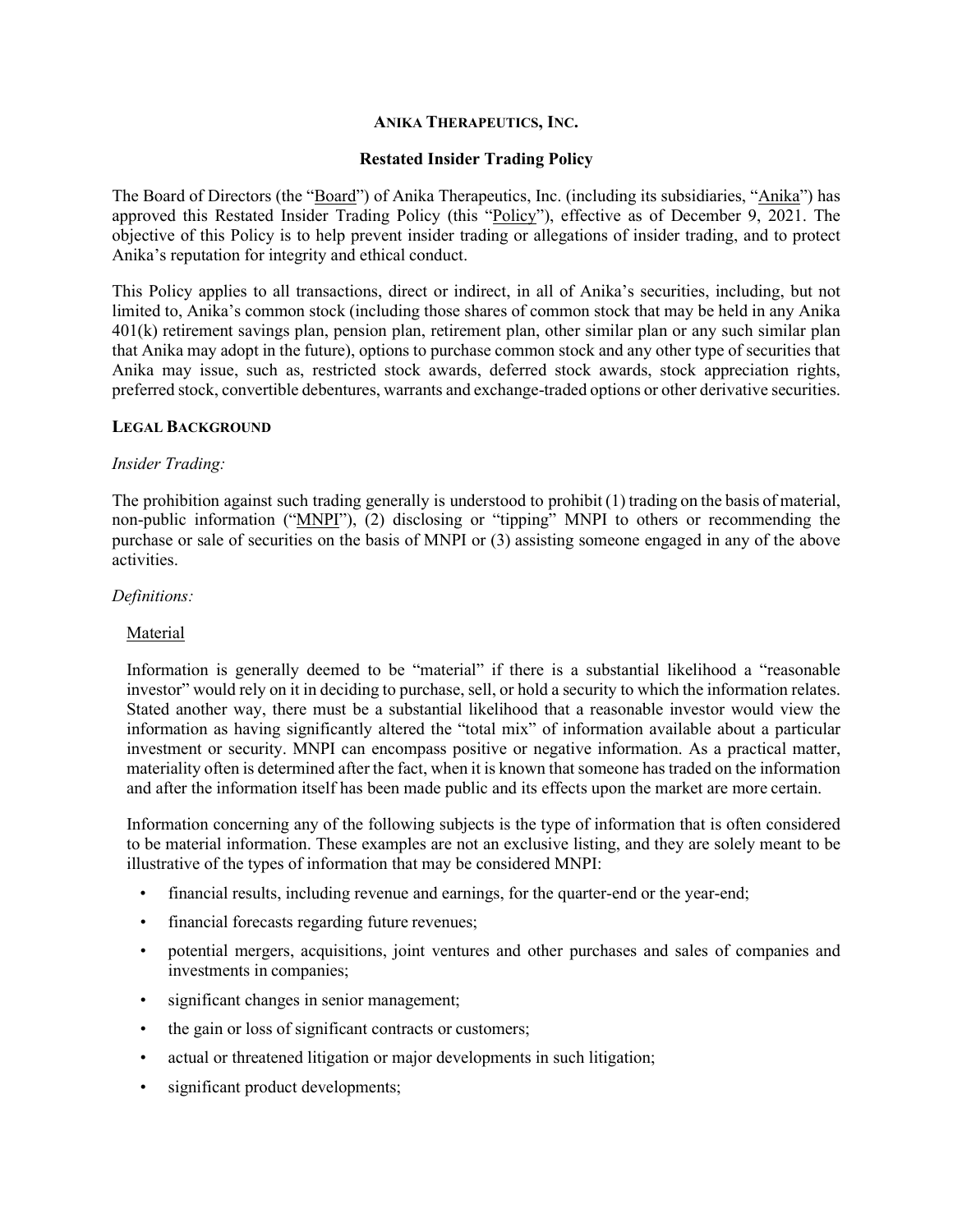- significant developments regarding regulatory approval;
- results of clinical trials;
- statements by stock market analysts regarding Anika;
- significant product pricing changes;
- events regarding Anika securities (e.g. calls of securities for redemption, repurchase plans, changes to the rights of security holders, or public or private sales of additional securities);
- contents of forthcoming publications that may affect the market price of securities, including statements by securities analysts related to such securities; and
- any other facts that might cause Anika's financial results to be substantially affected.

## Non-public

Material information is "non-public" if it has not been widely disseminated to the public through major newswire services, national news services and financial news services. To show that "material" information is public, it generally is necessary to point to some fact that establishes that the information has become generally available, such as disclosure by the filing of a report with the Securities and Exchange Commission (the "SEC") or disclosure by release to a national business and financial wire service or a national newspaper. The information must not only be publicly disclosed, there must also be adequate time for the market as a whole to digest the information. For the purposes of this Policy, information will be considered public after the close of trading on the second full Trading Day following Anika's widespread public release of the information.

# Trading Day

For purposes of this Policy, a "Trading Day" shall mean a day on which the Nasdaq Stock Market is open for trading.

## *Potential criminal and civil liability and/or disciplinary action:*

Under Section 32 of the Securities Exchange Act of 1934 (the "Exchange Act"), individuals found liable for insider trading face penalties of up to three times the profit gained or loss avoided, a criminal fine of up to \$5 million and up to twenty years in jail. In addition to these potential criminal and civil liabilities, in certain circumstances Anika may be able to recover all profits made by a Covered Person (as defined below) who traded illegally, plus collect other damages. Moreover, Anika Therapeutics, Inc., itself (and Section 16 Persons, as defined below) could face a civil penalty up to the greater of \$1 million or three times the profit gained or loss avoided as a result of an individual's violation and/or a criminal penalty of up to \$25 million for failing to take steps to prevent insider trading.

In addition to the civil or criminal penalties that may be imposed by others, violation of this Policy and its procedures may subject an individual to Anika-imposed discipline, including termination of employment.

## **PROHIBITIONS FOR COVERED PERSONS**

## *Persons covered:*

The requirements of this section apply to "Covered Persons," who shall consist of:

- directors of Anika Therapeutics, Inc.;
- employees of Anika;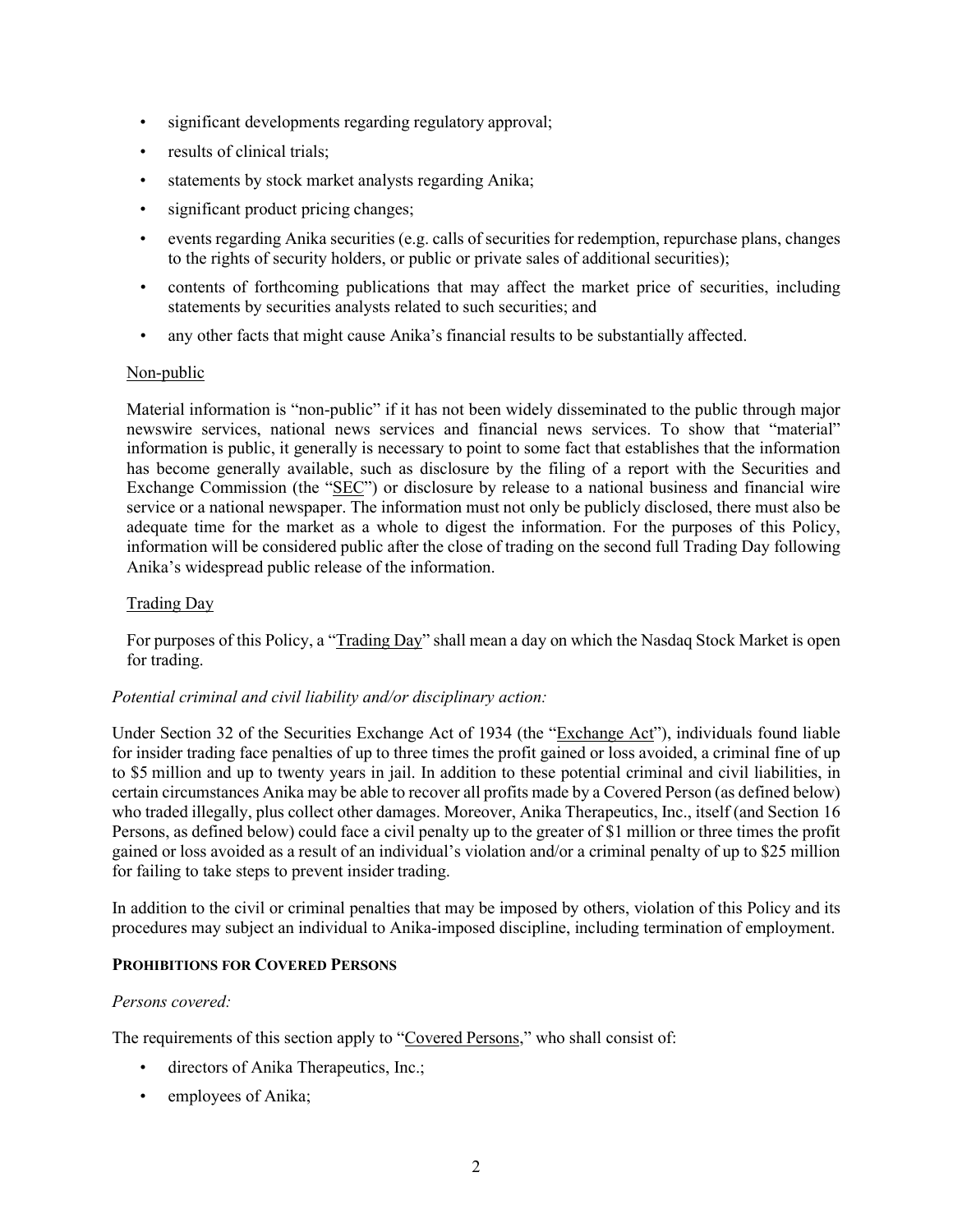- consultants of Anika;
- family members of, or others living in the same household as, any of the foregoing individuals who share the same address, or are financially dependent on, such individual; and
- any entities that the above-listed individuals influence or control.

## *No trading on MNPI:*

No Covered Person who is aware of MNPI concerning Anika or a third party with whom Anika does business, shall engage in any transaction in Anika's or such third-party's securities, including any offer to purchase or sell, during any period commencing with the date that he or she obtains such MNPI and ending after the close of trading on the second full Trading Day following the date of public disclosure of the MNPI. After separation from Anika, (1) any Restricted Covered Person (as defined below) will remain subject to this Policy for a period of three months following such separation, in the case of any Section 16 Person, or thirty days, in the case of any other Restricted Covered Person, and (2) any Covered Person who is in possession of MNPI as of the date of separation will be prohibited from trading in Anika securities until that information no longer constitutes MNPI because it is no longer material or has become public.

The prohibition on purchases and sales of Anika securities while aware of MNPI does not apply to:

- an "Exempt Transaction," which shall mean:
	- <sup>o</sup> an acquisition of Anika securities pursuant to an employee stock purchase plan operated by Anika under Section 423 of the Internal Revenue Code of 1986;
	- <sup>o</sup> an exercise of a stock option to acquire Anika securities, or a surrender of Anika securities to Anika in payment of the exercise price of such a stock option or in satisfaction of any tax withholding obligations arising from the exercise of such stock option or the vesting of restricted stock in accordance with Anika's equity compensation plans;
	- $\circ$  an acquisition of Anika securities under a tax-qualified individual account plan or a 401(k) plan resulting from the Covered Person's periodic contribution of money to the plan pursuant to his or her payroll deduction election (but excluding any acquisition or disposition of Anika securities under such plan pursuant to certain elections the Covered Person may make under the plan, including (1) an election to increase or decrease the percentage of the Covered Person's periodic contributions that will be allocated to the Anika securities fund, (2) an election to make an intra-plan transfer of an existing account balance into or out of the Anika securities fund, (3) an election to borrow money against the Covered Person's plan account if the loan will result in a liquidation of some or all of the Covered Person's Anika securities fund);
	- $\circ$  a transaction with respect to Anika securities under a Qualified Plan or Excess Benefit Plan (as defined in Rule 16b-3 under the Exchange Act) that is exempt under paragraph (c) of such Rule;
	- <sup>o</sup> a purchase of Anika securities from, or sale of Anika securities to, Anika;
	- <sup>o</sup> an acquisition of Anika securities pursuant to a stock split, stock dividend or pro rata distribution to Anika securityholders;
	- $\circ$  an acquisition of Anika securities pursuant to a dividend or interest reinvestment plan satisfying the conditions of Rule 16a-11 under the Exchange Act; or
	- <sup>o</sup> an acquisition or disposition of Anika securities pursuant to a domestic relations order, as defined in Section 414(p)(1)(B) of the Internal Revenue Code of 1986;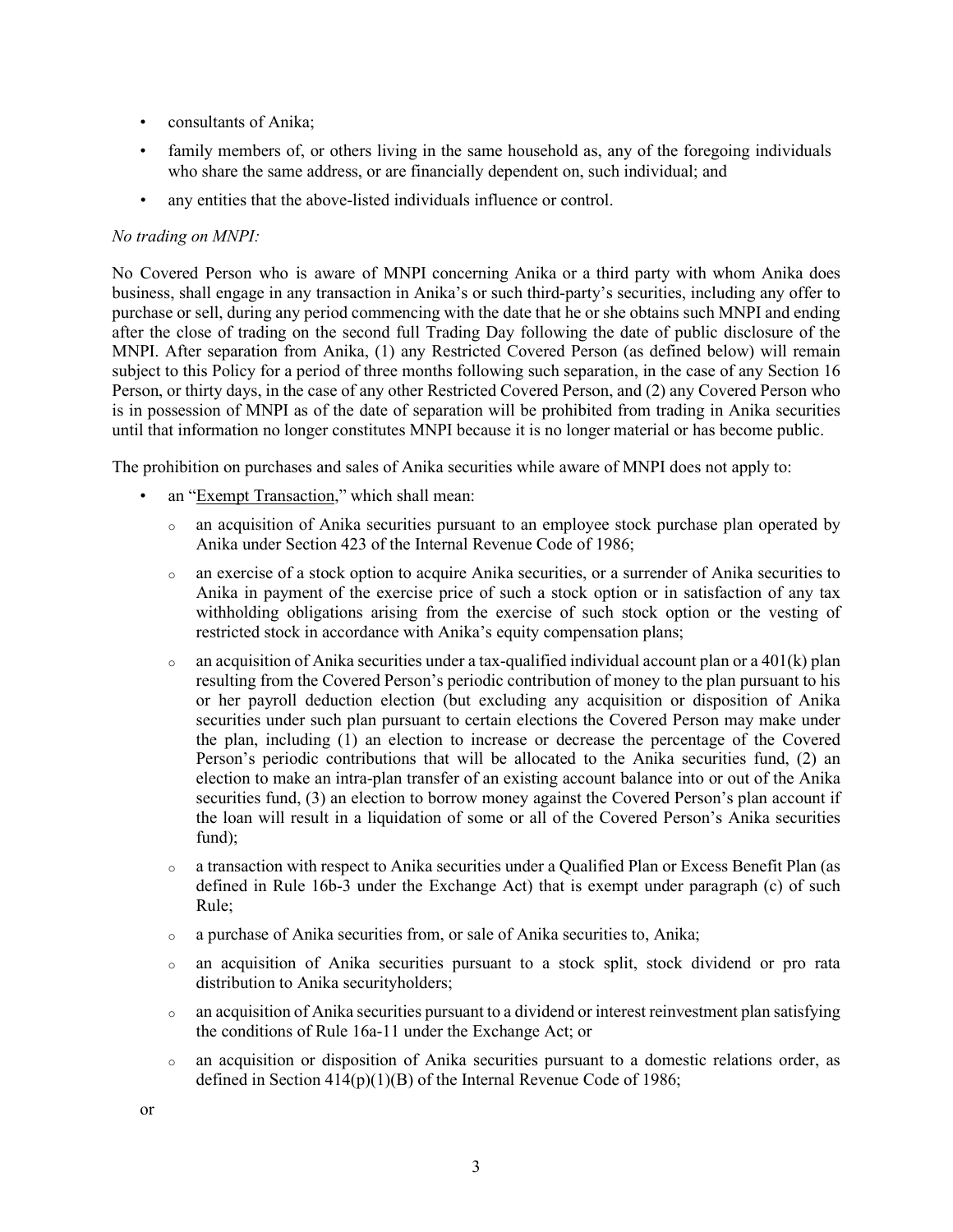- a transaction in accordance with an "Approved Rule 10b5-1 Plan," which shall mean a binding contract, written plan or specific trading instruction that:
	- <sup>o</sup> satisfies the requirements of Rule 10b5-1 of the Exchange Act;
	- <sup>o</sup> is documented in writing;
	- <sup>o</sup> was established at a time in which the Covered Person was not in possession of MNPI regarding Anika;
	- <sup>o</sup> was pre-approved by the Compliance Officer (or his or her designee) prior to its adoption as set forth under "Pre-execution Approval of Rule 10b5-1 Plans"; and
	- <sup>o</sup> was not adopted during a Blackout Period (as defined below).

## *No tipping:*

No Covered Person shall disclose ("tip") MNPI to any other person where such MNPI may be used by such person to his or her benefit by trading in the securities of the company to which such information relates, nor shall an employee make any recommendations or express any opinions as to trading in Anika securities to any other person on the basis of MNPI.

## *No short sales:*

No Covered Person shall engage in the short sale of Anika securities. A short sale is a sale of securities not owned by the seller or, if owned, not delivered against such sale within 20 days thereafter (a "short against the box"). Short sales of Anika securities evidence an expectation on the part of the seller that the securities will decline in value, and, therefore, signal to the market that the seller has no confidence in Anika or its short-term prospects. In addition, short sales may reduce the seller's incentive to improve Anika's performance.

## *No investments in derivatives of Anika securities:*

No Covered Person shall invest in Anika-based derivative securities. "Derivative Securities" are options, warrants, stock appreciation rights or similar rights whose value is derived from the value of an equity security, such as Anika's common stock. This prohibition includes, but is not limited to, trading in Anikabased put or call option contracts, trading in straddles and the like. However, holding and exercising stock options, restricted stock units, stock appreciation rights or other derivative securities granted under Anika's equity compensation plans is not prohibited by this Policy.

## *No hedging or pledging:*

No Covered Person shall hedge or pledge any Anika securities that the Covered Person holds directly. An exception to this prohibition may be granted where a person wishes to pledge Anika securities as collateral for a loan (not including margin debt) and clearly demonstrates the financial capacity to repay the loan without resort to the pledged securities. Any Covered Person who wishes to pledge Anika securities as collateral for a loan must submit a request for approval to the Compliance Officer at least two weeks prior to the proposed execution of documents evidencing the proposed pledge, except that any proposed pledge by the Compliance Officer shall be subject to approval by the Chief Financial Officer.

## *No margin purchases:*

No Covered Person shall purchase Anika securities on margin. This means Covered Persons are prohibited from borrowing from a brokerage firm, bank or other entity in order to purchase Anika securities (other than in connection with "cashless" exercises of stock options under Anika's equity compensation plans).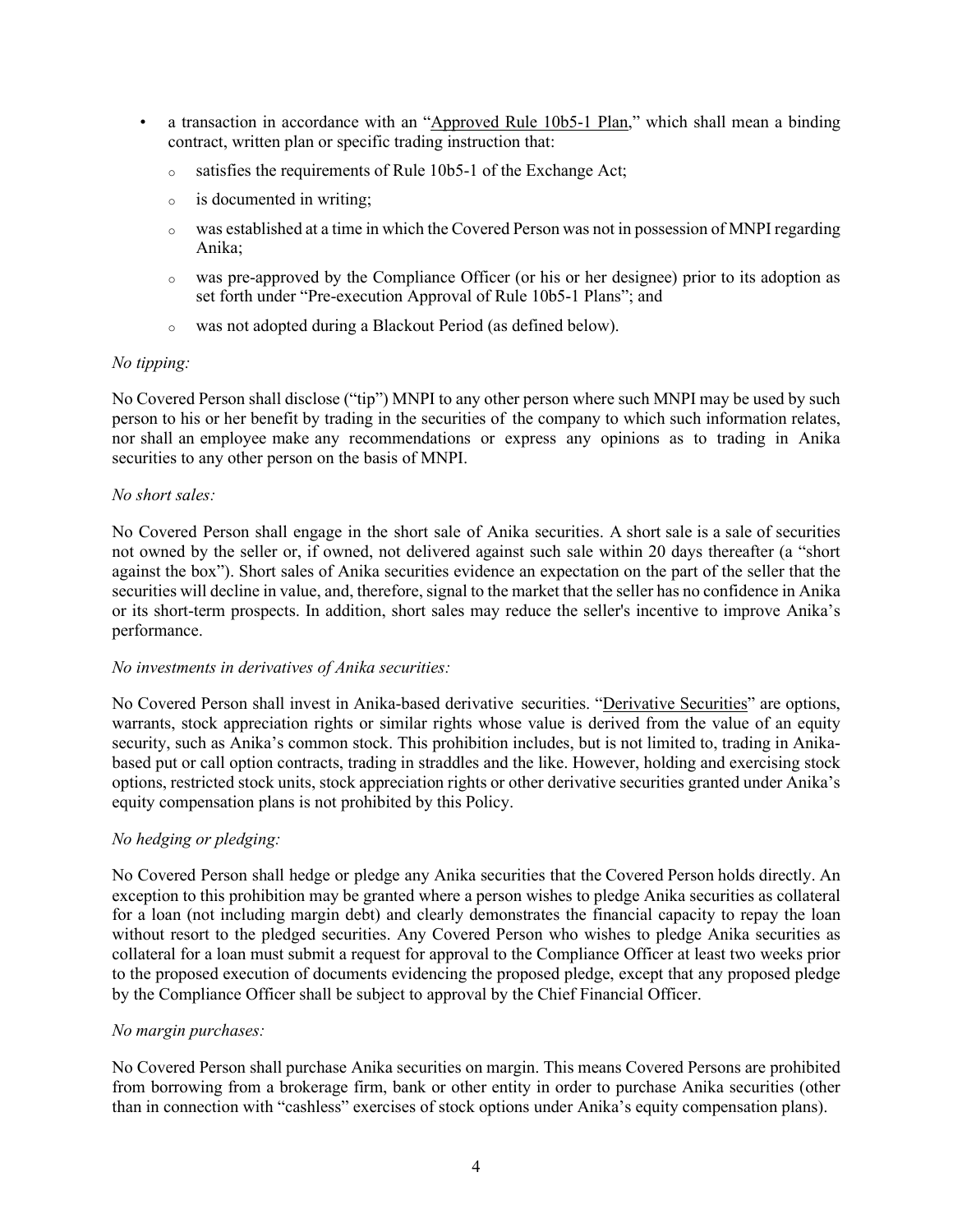# *Limitations on timing of gifts:*

No Covered Person shall give or make any other transfer of Anika securities without consideration (e.g., a gift) during a period when the Covered Person is not permitted to trade.

## *401(k) Plan:*

This Policy does not apply to purchases of Anika stock in its 401(k) plan resulting from periodic contributions of money pursuant to a payroll deduction election. The Policy does apply, however, to certain elections made under Anika's 401(k) plan, including (1) an election to increase or decrease the percentage of periodic contributions that will be allocated to any Anika stock fund, (2) an election to make an intraplan transfer of an existing account balance into or out of any Anika stock fund, (3) an election to borrow money against a 401(k) plan account if the loan will result in a liquidation of some or all of any Anika stock fund balance and (4) an election to pre-pay a plan loan if the pre-payment will result in allocation of loan proceeds to any Anika stock fund.

# **PROHIBITIONS ON TRADING BY RESTRICTED COVERED PERSONS DURING BLACKOUT PERIODS**

# *Persons covered:*

The requirements of this section regarding prohibitions on trading apply to "Restricted Covered Persons," who shall consist of:

- directors of Anika Therapeutics, Inc.;
- employees of Anika, who (1) hold a position at the vice president level or above or (2) are members of Anika's accounting and finance or legal departments;
- any other employees, or any consultants, of Anika who are identified as Restricted Covered Persons from time to time by the Board, the Chief Executive Officer, the Chief Financial Officer or the Compliance Officer in light of particular events or developments affecting Anika;
- family members of, or others living in the same household as, any of the foregoing individuals who share the same address, or are financially dependent on, such individual; and
- any entities that the above-listed individuals influence or control.

## *Blackout Periods*

Except as set forth below under "Permitted transactions during Blackout Periods," trading in Anika securities by any Restricted Covered Person is prohibited during each of the following periods (each a "Blackout Period"):

- the period beginning fifteen calendar days prior to the end of each fiscal quarter and ending after the close of trading on the second full Trading Day after Anika's quarterly earnings are released;
- the period beginning at the time of any public earnings-related announcement or public announcement of a significant corporate transaction or event and ending after the close of trading on the second full Trading Day after such announcement; and
- during such other periods as may be established from time to time by the Board, the Chief Executive Officer, the Chief Financial Officer or the Compliance Officer in light of particular events or developments affecting Anika.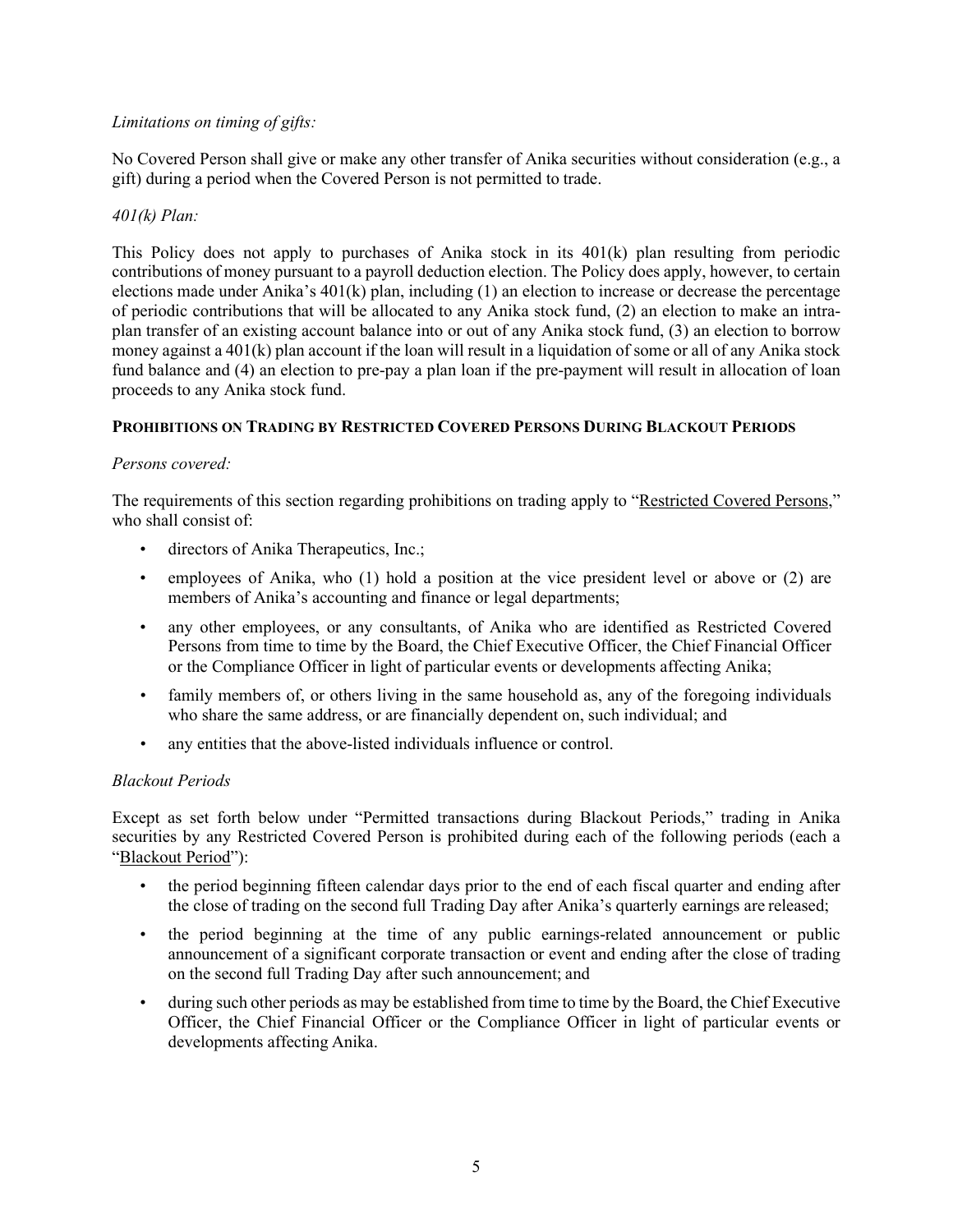## *Permitted transactions during Blackout Periods*

Transactions in accordance with an Approved Rule 10b5-1 Plan are permitted during a Blackout Period. In addition, Exempt Transactions are permitted during a Blackout Period, *provided* that:

- Anika securities acquired under an employee stock purchase plan operated by Anika may not be sold during a Blackout Period;
- Anika securities acquired during a Blackout Period pursuant to exercises of stock options or surrendered to Anika in payment of the exercise price or in satisfaction of any tax withholding obligations arising from stock option exercises or the vesting of restricted stock in accordance with Anika's equity compensation plans may not be sold (either outright or in connection with a "cashless" exercise transaction through a broker) during a Blackout Period; and
- acquisitions or dispositions of Anika stock under Anika's 401(k) plan or other individual account plans may be made only pursuant to standing instructions not entered into or modified during a Blackout Period.

# **PRE-CLEARANCE OF TRADING BY RESTRICTED COVERED PERSONS AND INTERNATIONAL EMPLOYEES**

## *Persons covered:*

The requirements of this section regarding pre-clearance of trading apply to (1) Restricted Covered Persons and (2) "International Employees," who shall consist of employees of Anika who are based outside of the United States.

# *Compliance Officer:*

The General Counsel has been designated as the Compliance Officer for the purpose of this Policy and shall review and either approve or prohibit all proposed trades by Restricted Covered Persons and International Employees, except that any proposed trades by the General Counsel shall be reviewed and either approved or prohibited by the Chief Financial Officer. Any Covered Person who is not a Restricted Covered Person or an International Employee is encouraged to consult with the Compliance Officer in connection with any questions such Covered Person may have regarding the trading of Anika securities in compliance with this Policy.

The Compliance Officer may designate one or more individuals who may perform the Compliance Officer's duties under this Policy.

## *Pre-trade notification and approval:*

Except with respect to an Exempt Transaction or a transaction in accordance with an Approved Rule 10b5-1 Plan (see "Pre-execution Approval of Rule 10b5-1 Plans" below), no Restricted Covered Person or International Employee may trade in Anika securities unless and until:

- at least two Trading Days in advance of any proposed trade, the Restricted Covered Person or International Employee has notified the Compliance Officer of the amount and nature of the proposed trade using the Stock Transaction Request form attached as Schedule A hereto or through an Equity Management System (as defined below);
- the Restricted Covered Person or International Employee has certified to the Compliance Officer in writing or through an Equity Management System, prior to the proposed trade that (1) he or she is not in possession of MNPI and (2) with respect to a Restricted Covered Person, to his or her best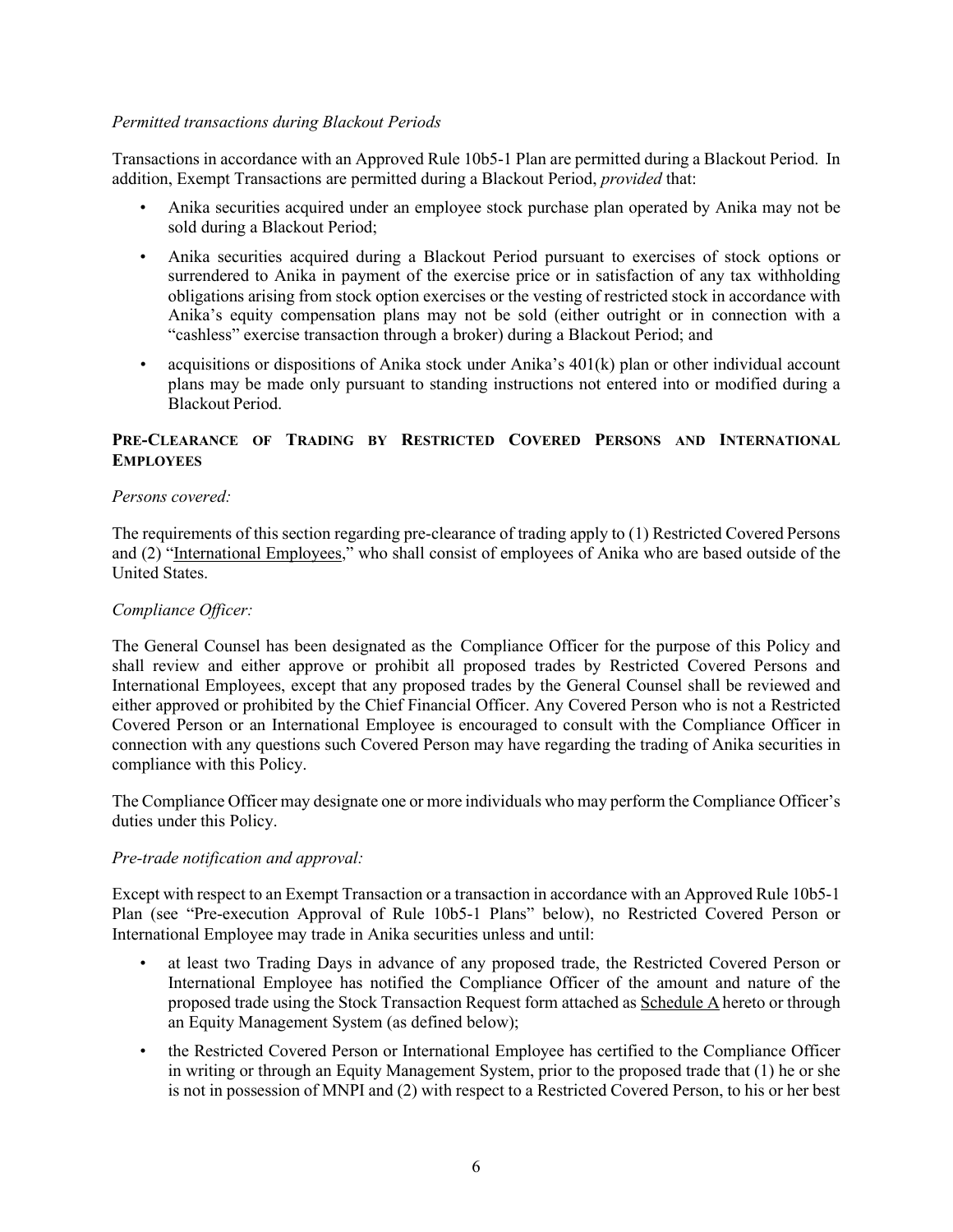knowledge, the proposed trade does not violate the trading restrictions of Section 16 of the Exchange Act or Rule 144 of the Securities Act of 1933; and

• the Compliance Officer or his or her designee has approved the trade and has certified such approval in writing or through the Equity Management System (which certification may be made by digitally signed electronic mail or other electronic means).

Any Restricted Covered Person or International Employee requesting approval as described above shall provide to the Compliance Officer any other documentation reasonably requested by the Compliance Officer in furtherance of the foregoing procedures. Any failure to provide such requested information will be grounds for denial of approval of a requested stock transaction by the Compliance Officer.

To the extent that Anika elects to utilize an online or web-based equity management system ("Equity Management System"), the Compliance Officer may direct Restricted Covered Persons and International Employees to use the Equity Management System's stock transaction request procedures and may process the above described pre-trade notifications and approvals through the Equity Management System.

# *Period to trade upon receipt of approval:*

After receiving written or electronic approval to engage in a trade issued by the Compliance Officer, a Restricted Covered Person or International Employee must complete the proposed trade within five Trading Days of receipt of approval, unless an exception is granted or the Restricted Covered Person or International Employee becomes aware of MNPI before the trade is executed, in which case the approval is void and the trade must not be completed. Transactions not effected within the time limit would be subject to approval again. If a Restricted Covered Person or International Employee seeks approval and such approval to engage in the transaction is denied, then he or she should refrain from initiating any transaction in Anika securities and should not inform any other person of the restriction.

## *Post-trade notification:*

Restricted Covered Persons and International Employees are required to report to the Compliance Officer any transaction (including any transaction pursuant to an Approved Rule 10b5-1 Plan) in Anika securities no later than the end of the day following the day on which the transaction occurs. Such report must include (1) the date of the transaction, (2) the quantity of shares, (3) the execution price, and (4) the broker-dealer through which the transaction was effected. This requirement may be satisfied by sending (or having the broker-dealer of such Restricted Covered Person or International Employee send) duplication confirmations of trades to the Compliance Officer on or before the required date. This requirement is in addition to any required notification that Anika receives from the broker-dealer who completes the trade.

## **PRE-EXECUTION APPROVAL OF RULE 10B5-1 PLANS**

In order to adopt and implement an Approved Rule 10b5-1 Plan, a Covered Person must:

- at least three Trading Days in advance of the proposed execution date of the proposed Approved Rule 10b5-1 Plan, deliver to the Compliance Officer a complete draft of the proposed Approved Rule 10b5-1 Plan, including all information as to proposed trading activities;
- certify to the Compliance Officer in writing that (1) the Covered Person is not in possession of MNPI concerning Anika and (2) to the best knowledge of the Covered Person, the proposed trading activities under the proposed Approved Rule 10b5-1 Plan do not violate the trading restrictions of Section 16 of the Exchange Act or Rule 144 of the Securities Act of 1933; and
- prior to the execution date of the proposed Approved Rule 10b5-1 Plan, receive from the Compliance Officer or his or her designee certification of the approval of the proposed Approved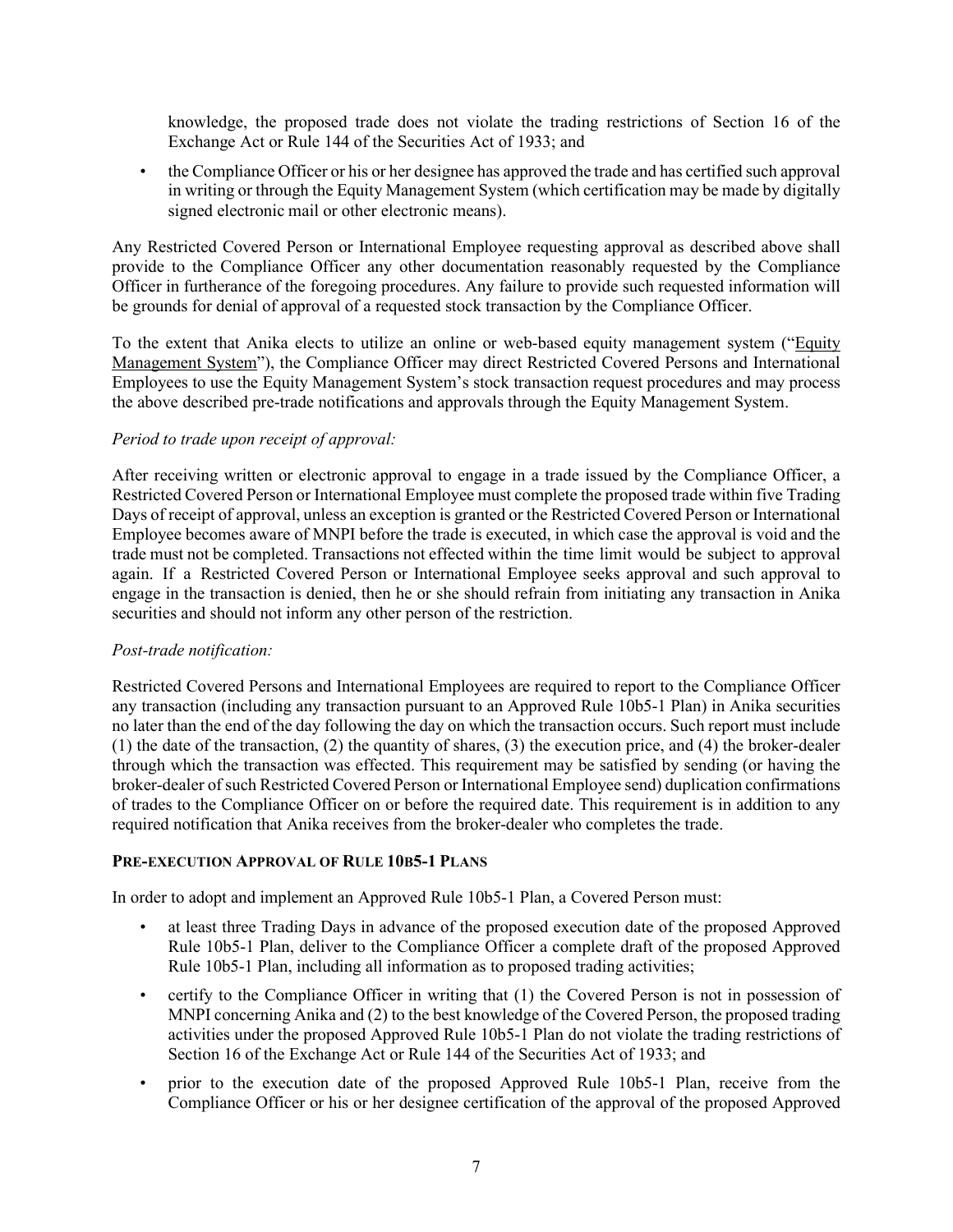Rule 10b5-1 Plan (which certification may be made by digitally signed electronic mail or other electronic means).

• Any Covered Person requesting approval as described above shall provide to the Compliance Officer any other documentation reasonably requested by the Compliance Officer in furtherance of the foregoing procedures. Any failure to provide such requested information

will be grounds for denial of approval by the Compliance Officer.

Any deviation from, or alteration to, the specifications of an Approved Rule 10b5-1 Plan (including the amount, price or timing of a purchase or sale) must be reported immediately to the Compliance Officer in writing and is subject to pre-approval by the Compliance Officer. No such deviation or alteration may be implemented while the Covered Person is aware of MNPI or during a period of time in which such person is not permitted to trade.

# **SECTION 16 REPORTS**

## *Persons covered:*

The following individuals (collectively, "Section 16 Persons"):

- directors of Anika Therapeutics, Inc.; and
- officers of Anika designated as "executive officers" of Anika Therapeutics, Inc. for SEC reporting purposes by the Board.

## *Assistance:*

Anika shall provide reasonable assistance, as requested by any Section 16 Person, in connection with the filing of Forms 3, 4 and 5 under Section 16 of the Exchange Act. However, the ultimate responsibility, and liability, for timely filing remains with each Section 16 Person.

## **USE, DISCLOSURE AND PROTECTION OF MNPI**

## *Use and disclosure of MNPI:*

As described above, under no circumstances may a Covered Person use MNPI about Anika for his or her personal benefit. Moreover, except as specifically authorized or in the performance of regular corporate duties, under no circumstances may a Covered Person release to others information that might affect Anika securities. Therefore, it is important that a Covered Person not disclose MNPI about Anika to anyone, including other Covered Persons, unless the other Covered Person needs to know such information in order to fulfill his or her responsibilities with respect to Anika. Under no other circumstances should such information be disclosed to anyone, including family, relatives or business or social acquaintances. In maintaining the confidentiality of the information, the individual in possession of such information shall not affirm or deny statements made by others, either directly or through electronic means, if such affirmation or denial would result in the disclosure of MNPI.

If a Covered Person has any doubt about whether certain information is non-public or material, such doubt should be resolved in favor of not communicating such information or trading without discussing with the Compliance Officer. Questions concerning what is or is not MNPI should be directed to the Compliance Officer, who may seek guidance from Anika's legal counsel.

*MNPI regarding other companies:*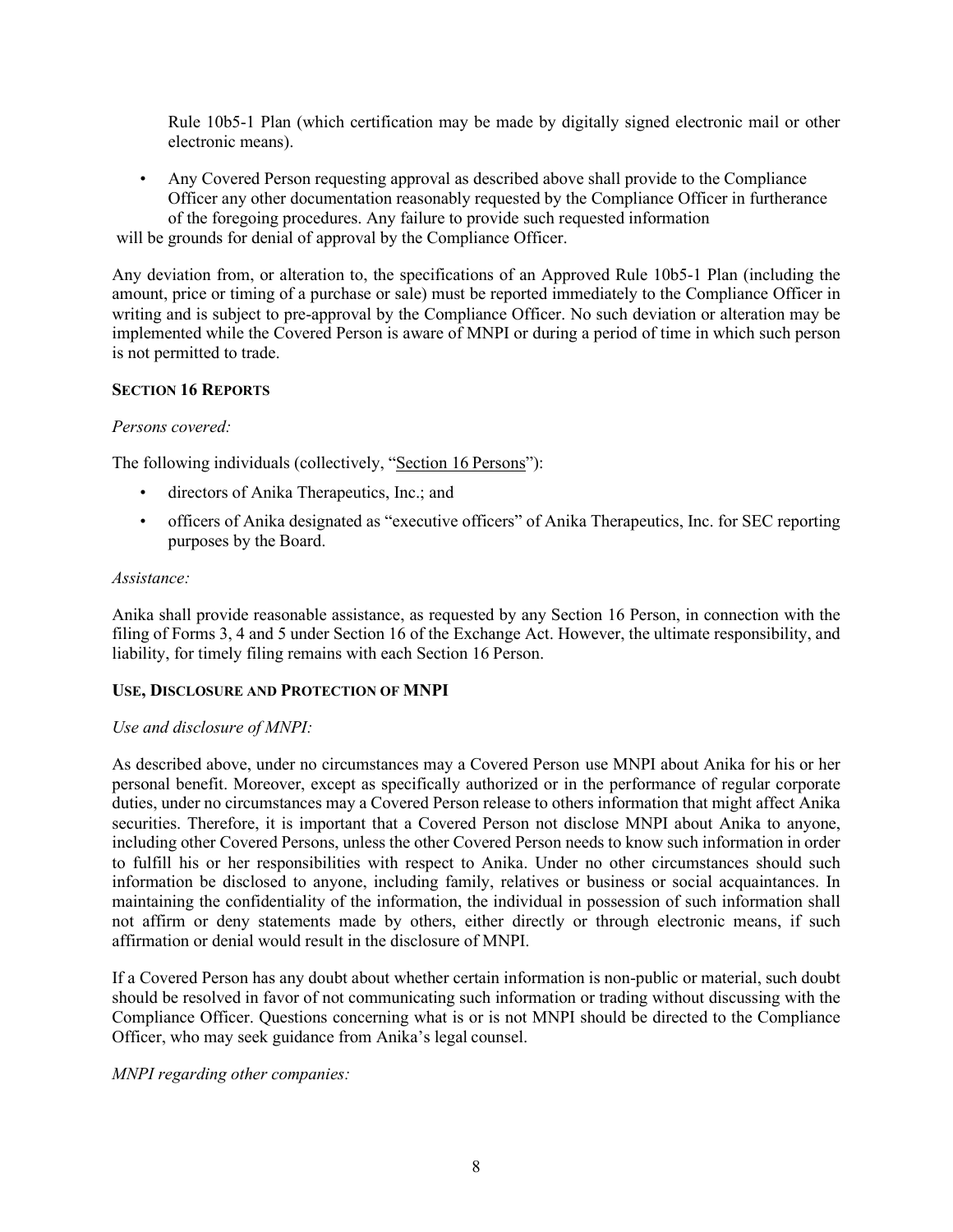In the ordinary course of doing business, Covered Persons may come into possession of MNPI with respect to other companies. An individual receiving MNPI in such a manner has the same duty not to disclose the information to others or to use that information in connection with securities transactions of such other company as such individual has with respect to MNPI about Anika.

If Anika is in the process of negotiating a significant transaction with another company, Covered Persons are cautioned not to trade in the stock of that company if they are in possession of MNPI concerning such company.

If a Covered Person is not certain whether it is permissible to trade in the stock of such company, the Covered Person should contact the Compliance Officer before making any trades.

# *Unauthorized disclosure of internal information:*

Unauthorized disclosure of internal information about Anika may create serious problems for Anika whether or not the information is used to facilitate improper trading in securities of Anika. Therefore, it shall be the duty of each Covered Person employed or affiliated with Anika to maintain the confidentiality of information relating to Anika or obtained through a relationship of confidence. Covered Persons should not discuss internal matters or developments with anyone outside Anika, except as necessary in the performance of regular corporate duties.

## *Precautions:*

When a Covered Person is involved in a matter or transaction which is sensitive and, if disclosed, could reasonably be expected to have an effect on the market price of the securities of Anika or any other company involved in the transaction, that Covered Person should consider taking extraordinary precautions to prevent misuse or unauthorized disclosure of such information. Such measures include the following:

- maintaining files securely and avoiding storing information on computer systems that can be accessed by other individuals;
- avoiding the discussion of confidential matters in areas where the conversation could possibly be overheard;
- not gossiping about Anika affairs; and
- restricting the copying and distribution of sensitive documents within Anika.

## *Internet:*

Any written or verbal statement that would be prohibited under the law or under this Policy is equally prohibited if made on the Internet or by social media.

## *Inadvertent disclosure of material, non-public information:*

If MNPI regarding Anika is inadvertently disclosed, no matter what the circumstances, by any Covered Person, any person making or discovering that disclosure should immediately report the facts to the Compliance Officer.

## **GENERAL**

## *Individual responsibility:*

Covered Persons have ethical and legal obligations to maintain the confidentiality of information about Anika and to not trade in Anika securities (or the securities of another firm) while in possession of MNPI.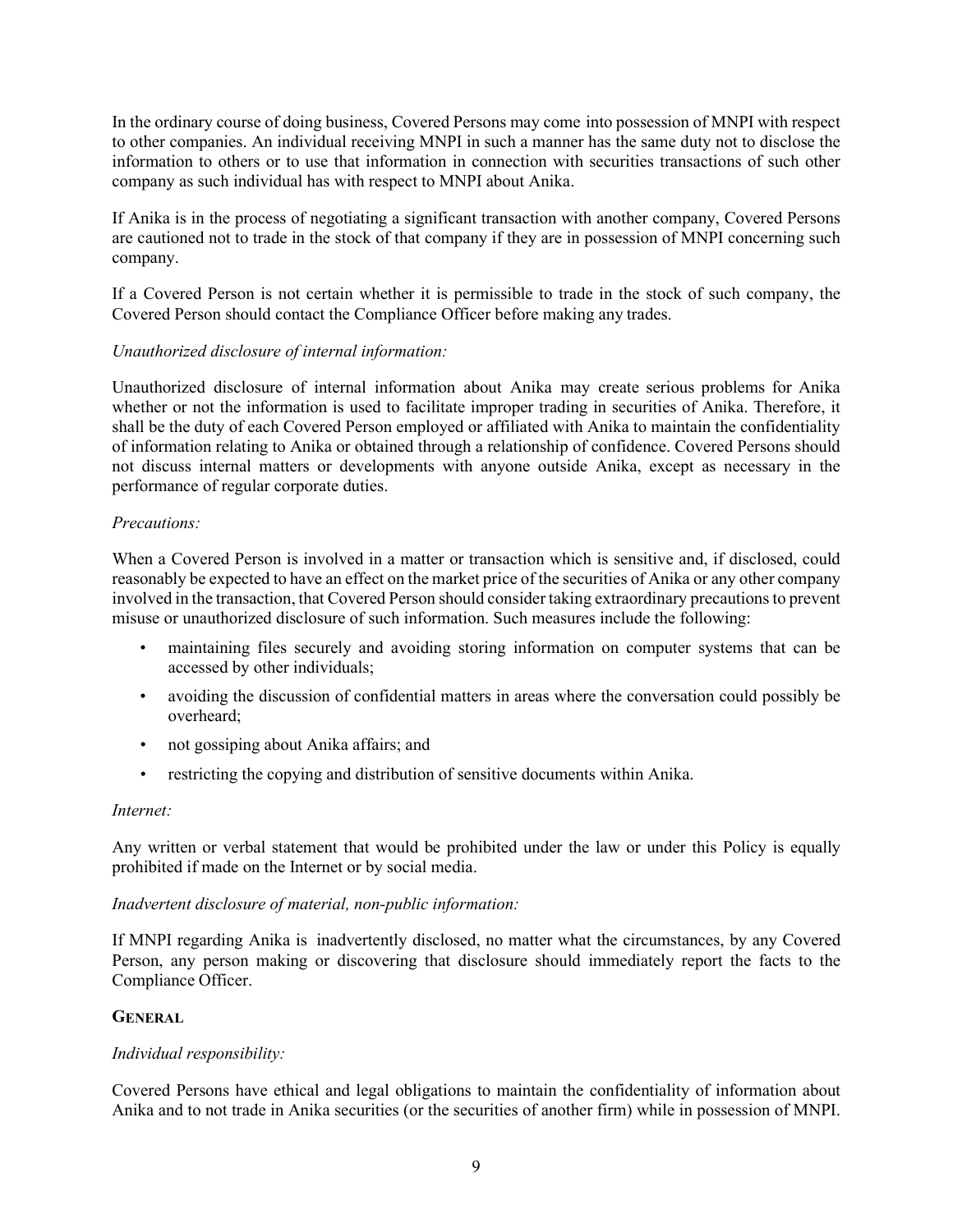In all cases, the ultimate responsibility for adhering to this Policy and avoiding improper trading rests with the Covered Person, and any action on the part of Anika and the Compliance Officer or any other Covered Person pursuant to this Policy (or otherwise) does not in any way constitute legal advice or insulate an individual from liability under applicable securities laws. If a Covered Person violates this Policy, Anika may take disciplinary action, including termination of employment for cause. The Covered Person may also be subject to severe legal penalties under applicable securities laws.

# *Reporting of violations:*

Any individual who violates this Policy, or any federal or state laws governing insider trading or tipping, or knows of any such violation by any other individual subject to this Policy, must report the violation immediately to the Compliance Officer. If the conduct involves the Compliance Officer, the violation should be reported to the Chief Financial Officer.

## *Waivers:*

A waiver of any provision of this Policy in a specific instance may be authorized in writing by the Compliance Officer or his or her designee, and any such waiver shall be reported to the Board at its next scheduled meeting or at such earlier time as may be determined by the Compliance Officer to be necessary or desirable.

## *Modifications:*

Anika may at any time change this Policy or adopt such other policies or procedures that it considers appropriate to carry out the purposes of its insider trading policies. Notice of any such change will be made available to all directors of Anika Therapeutics, Inc., and all employees and consultants of Anika.

## *Questions:*

Questions regarding this Policy are encouraged and may be directed to the Compliance Officer.